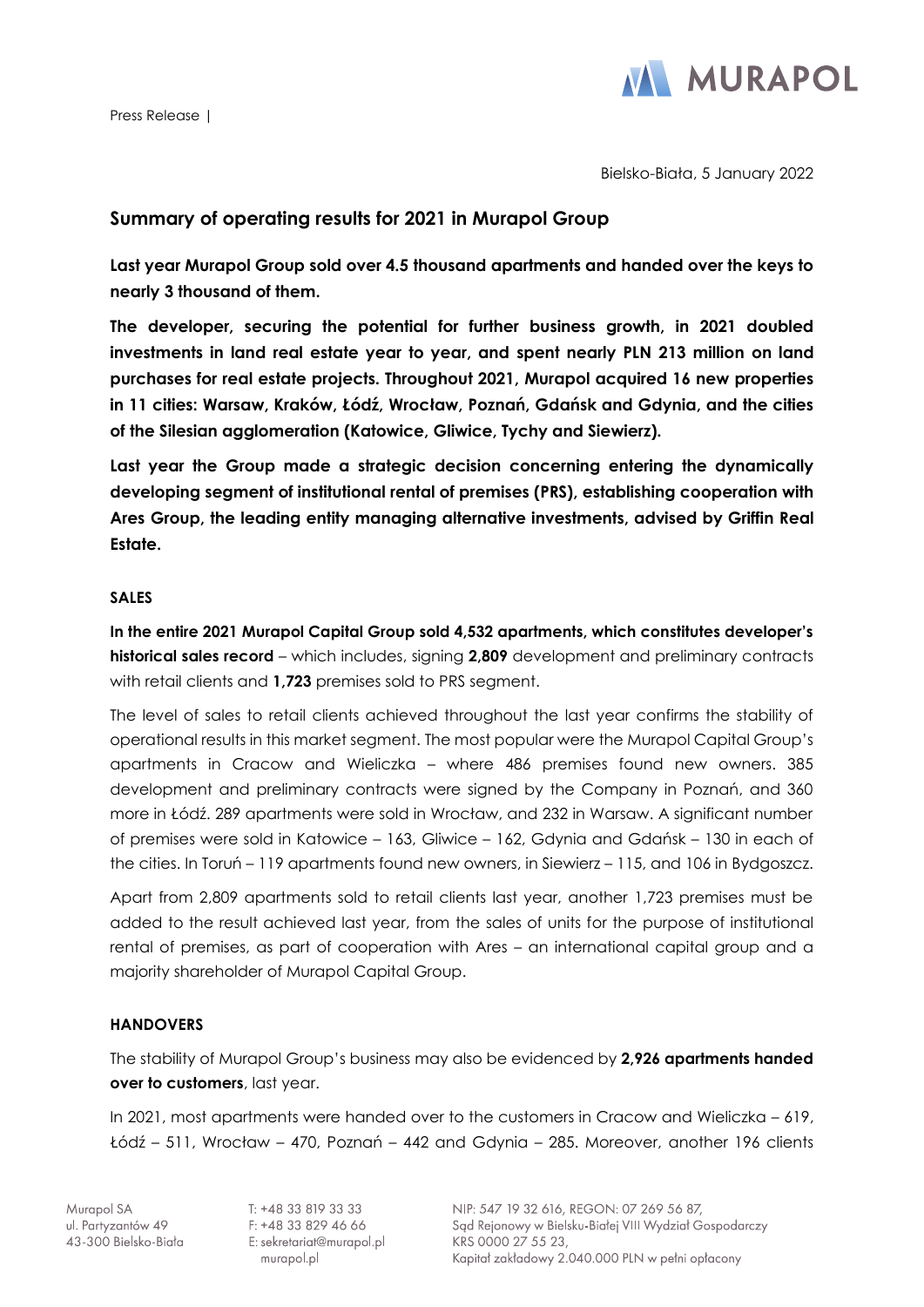

collected their keys to apartments in Warsaw and Katowice, 121 in Mikołów, 38 in Tychy and 37 in Gliwice.

The handover result achieved in 2021 complies with the strategy assumed by Murapol Group.

## **INTRODUCTION TO OFFER**

Last year, Murapol Capital Group put **3,123 apartments and investment premises** on its offer, as compared with 1,843 in the previous year. As of 31 December 2021 Murapol Capital Group's offer included **2.8** thousand residential premises.

The premises introduced to offer last year are currently being constructed within 15 projects in 11 cities. They are both – next stages of development projects under construction and new projects:

- The highest number of apartments and investment premises, i.e. 687, were offered to the residents of Cracow and Wieliczka, as part of the next stages of developments implemented in those cities.
- 531 apartments, including 234 premises being constructed as part of a new investment – Murapol Zielony Żurawiniec, developed at Sielawy Street, were offered for sale in Poznań.
- The Group returned to Gdańsk with a bang, offering 499 residential premises, thus beginning the commercialization of two new projects – Murapol Osiedle Zdrovo at Niepołomicka Street and Murapol Osiedle Novelo at W. Jagiełły Street.
- In Wrocław, a pool of 304 apartments were put on sale in a new investment at S. Drabika Street – Murapol Słoneczne Jagodno.
- The same number, i.e. 304 apartments were offered in another stage of the Murapol Osiedle Smart project, being carried out at Jar in Toruń.
- The Group also put on the market 276 apartments in Łódź, as part of the new stage of Murapol Nowa Przędzalnia.
- Subsequent stages of investments carried out in Gliwice, Bydgoszcz and Sosnowiec were also put on offer with 189, 170 and 122 apartments respectively.
- For its customers in Warsaw, the developer prepared 41 apartments in the second building of the project being developed there – Murpol Dzieci Warszawy.

## **NUMBER OF APARTMENTS UNDER CONSTRUCTION**

At the end of 2021 **the portfolio of projects under construction** of Murapol Group **included 6,449 apartments** with the total usable area of **261.5 thousand square metres**, being constructed in **75 buildings**, within **19 projects** in **14 cities**.

The biggest share in the portfolio of construction projects was that of Łódź and Cracow together with Wieliczka, where respectively 1,311 and 823 premises are being constructed. Followed by Poznań – 801 apartments under construction, and Wrocław with 548 apartments.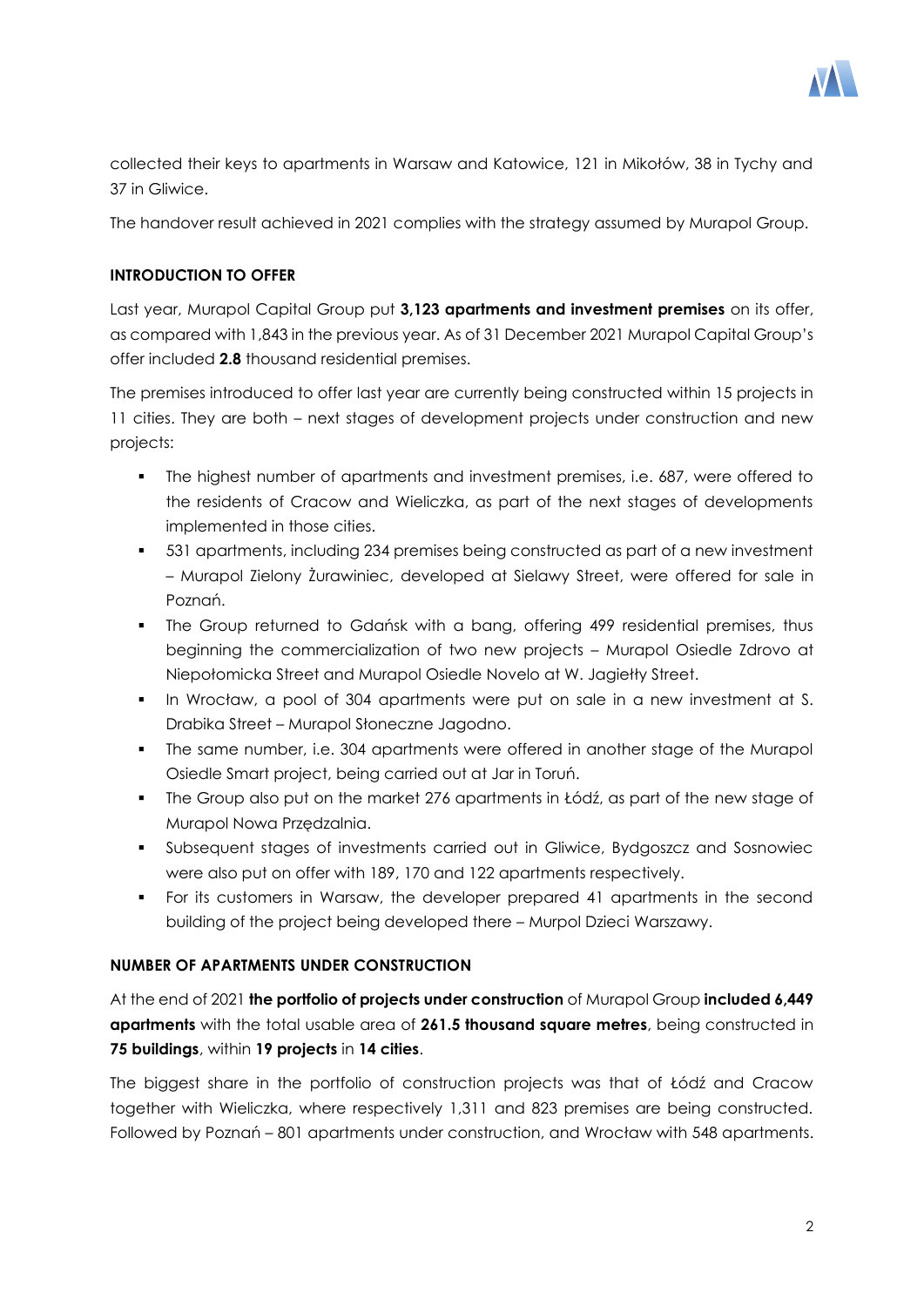

512 apartments were built in Toruń, 499 in Gdańsk and 441 in Warsaw. The portfolio of projects under construction in Gliwice included 378 apartments, 340 in Bydgoszcz and 280 in Katowice. By the end of December 2021 another 241 apartments were under construction in Sosnowiec, 168 in Gdynia, and 107 in Siewierz.

The portfolio of 6,449 residential premises under construction included 1,723 premises with the total usable residential area of 51.2 square metres that were sold for the purpose of institutional rental of premises (PRS and PBSA).

## **LAND BANK**

**As of 31 December 2021 Murapol Group had at is disposal an active land bank** for the construction of over **20.5 thousand** premises, with the total usable area of **911.2 thousand square metres**, which may be divided into two categories – by ownership and stage of investment:

- **over 9.1 thousand premises** will be constructed on land owned or under perpetual usufruct by the Group, while **nearly 11.4 thousand premises** on land under conditional preliminary contracts,
- **nearly 5.2 thousand premises** are under construction and **nearly 15.4 thousand premises** are being prepared.

|                              | <b>Potential UFA</b> | Potential number or premises |
|------------------------------|----------------------|------------------------------|
| Under construction           | 231,138              | 5.176                        |
| Under preparation            | 680,028              | 15,355                       |
| Total                        | 911,166              | 20,531                       |
| Ownership/perpetual usufruct | 420,001              | 9,142                        |
| Preliminary contracts        | 491,165              | 11,389                       |
| Total                        | 911,166              | 20,531                       |

From the 20.5 thousand premises included in the active land bank, **approx. 18.8 thousand** apartments are intended **for the retail customers**, while about **1.7** thousand for the **PRS** segment.

It should be emphasized that Murapol Group has, over the years, worked out a know-how and high competences regarding building of and supplementing the active land bank. Out of the pool of 20.5 thousand premises in our land bank, **the land purchased and contracted in the period from January to December 2021 will allow for construction of 7.1 thousand units**, out of which 5.4 thousand apartments will be intended for retail customers, while the remaining 1.7 thousand for the PRS segment.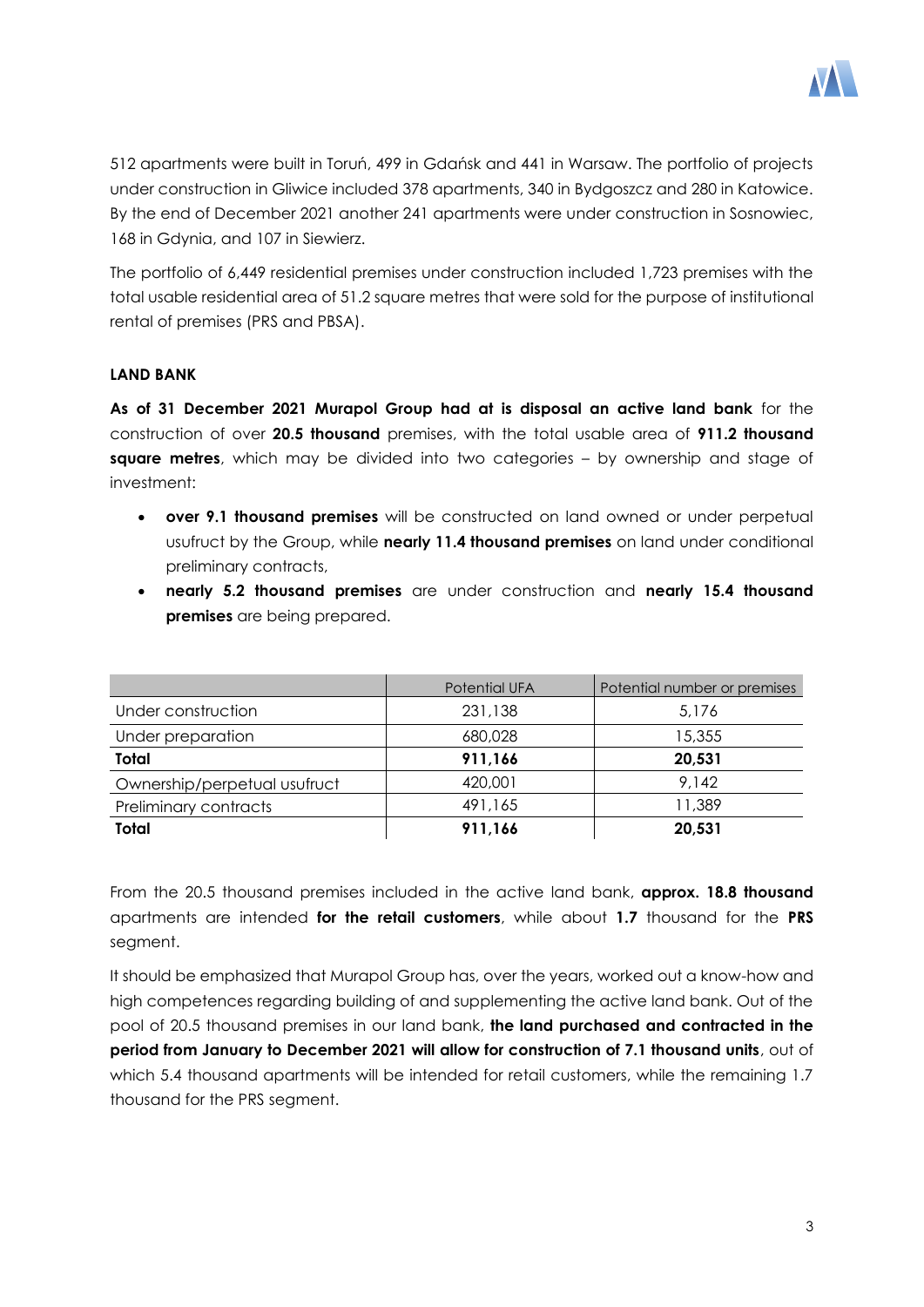

### **PRS**

\_\_\_\_\_\_\_\_\_\_\_\_\_\_\_\_\_\_\_\_

In addition, the Murapol Group, in accordance with the framework agreement concluded in July 2021 with its major shareholder (Ares Group), is constantly looking for further sites that can be used for development projects in the PRS segment and will present them to the investor for approval. It will take place in parallel and complementarily to the constant replenishment of the land bank for residential projects aimed at retail clients. For projects from the PRS segment, it will be possible to use plots of land which, in the spatial development plan, are intended for service development with the function of collective residence (in particular hotels or dormitories) and exclude multi-family housing. PRS is a new and promising segment of activity for Murapol Group - as part of cooperation with the majority shareholder, by mid-2026 Murapol Group will prepare 10,000 premises for the PRS segment, which will then be rented through a platform belonging to the Ares group. This number includes premises that will be completed and commissioned at that time, as well as under construction, or in the form of secured land rights.

*- The operational results achieved in 2021 are extremely satisfactory for us, despite the still difficult and unpredictable socio-economic situation. They certainly confirm the resistance to economic turmoil of the operating model adopted by us, solid business foundations and the accuracy of the product developed through over 20 years of experience in various economic conditions on the Polish market. Undoubtedly, what distinguishes us from other developers and*  what has proved successful is our highly integrated business model, wide geographic *diversification and matching the offer of apartments to the widest and most absorbent market segment - which is our advantage, especially in the face of increasing interest rates. In addition, I* would like to emphasize that the basis for the dynamic development of Murapol Capital *Group is the systemic ability to renew the land bank - we allocated nearly PLN 213 million for land acquisitions in 2021, and we're planning to intensify this aspect even more in the coming year. -* says Nikodem Iskra, president of the management board of Murapol SA.

In over 20 years of its operation Murapol Capital Group has implemented 71 multi-stage investments, within which 336 buildings were constructed with the total of over 21 thousand apartments.

**Murapol Group** is one of the most experienced and largest housing developers in Poland in terms of the number of apartments sold and apartments handed over to clients. Since the commencement of its operation 2001, Murapol Group has completed 71 multi-stage real estate investments, in which 336 buildings with over 21,000 apartments were constructed, inhabited by about 63 thousand people.

The Group's distinguishing feature is the map of investments - most diversified among developers. At the end of December 2021, Murapol Capital Group was present in 16 cities, both in the largest residential markets in Poland, including Warsaw, Cracow, Wrocław, the Tri-City and the Silesian agglomeration, as well as in smaller cities such as Bydgoszcz and Toruń.